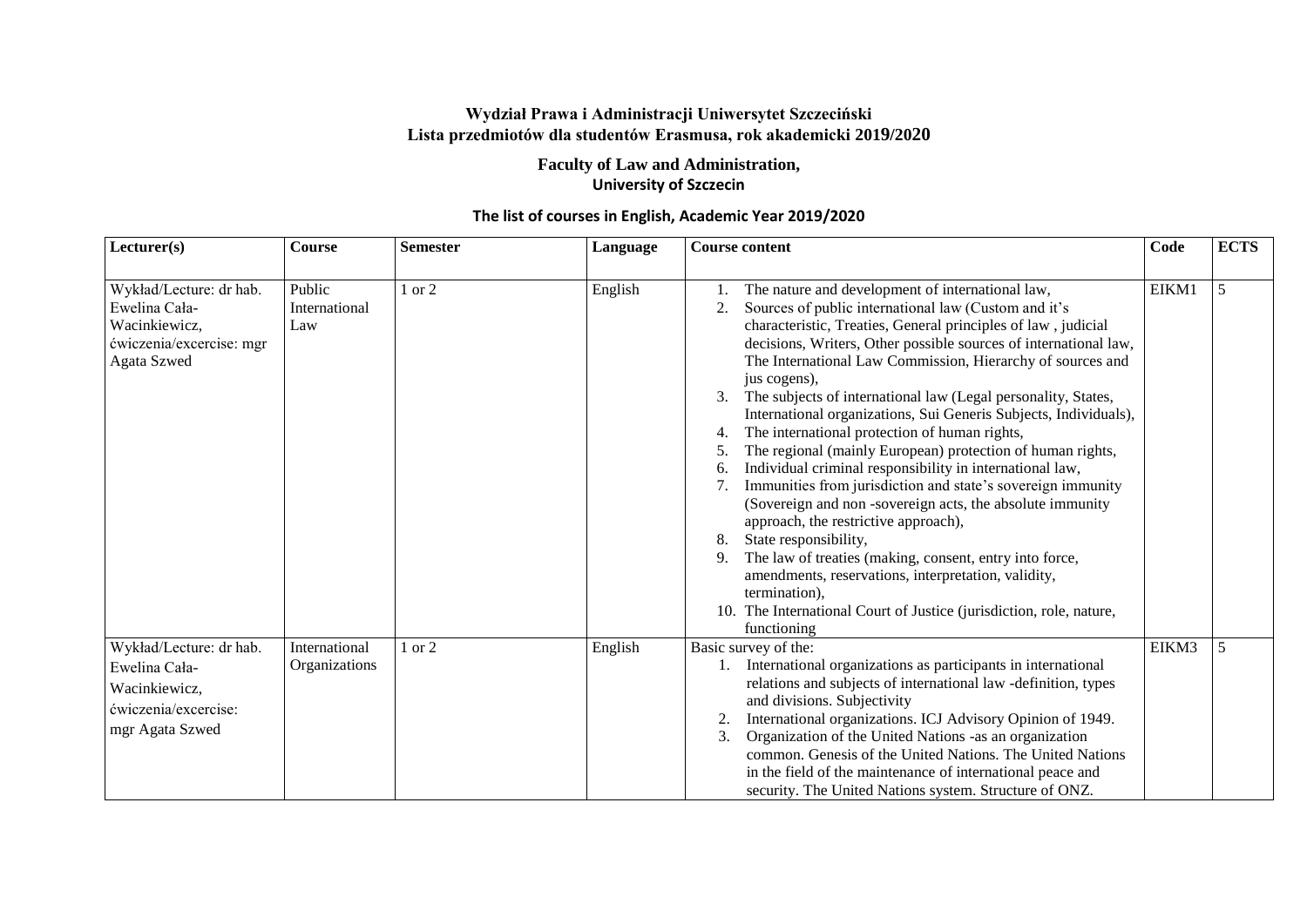|                                                                  |                      |                       |         | 4. The Council of Europe - as an regional organization. Genesis<br>of The Council of Europe. The Council of Europe activity in<br>such areas as protection of human rights, health, sports,<br>culture, archaeological heritage, the film co-production, etc.<br>Institutional Structure The Council of Europe. European<br>Convention for the Protection of Human Rights and<br>Fundamental Freedoms of 1950 and protection of human<br>rights.<br>5. The North Atlantic Treaty Organization -NATO as an military<br>organization. Genesis. NATO structure (political and military).<br>NATO activity (peacekeeping operations, peacekeeping).<br>The European Union as an organization of an integration. The<br>6.<br>institutional structure of the EU. A primary law EU secondary<br>legislation. EU Treaty of Lisbon.EU activities.<br>7. Other international organizations: the Organization for<br>Security and Cooperation in Europe, the Union Western,<br>International Labour Organization, OSCE, UNESCO,<br>UNICEF, the African Union, the Organization of American<br>States. |       |   |
|------------------------------------------------------------------|----------------------|-----------------------|---------|---------------------------------------------------------------------------------------------------------------------------------------------------------------------------------------------------------------------------------------------------------------------------------------------------------------------------------------------------------------------------------------------------------------------------------------------------------------------------------------------------------------------------------------------------------------------------------------------------------------------------------------------------------------------------------------------------------------------------------------------------------------------------------------------------------------------------------------------------------------------------------------------------------------------------------------------------------------------------------------------------------------------------------------------------------------------------------------------|-------|---|
| Wykład/Lecture: dr. iur. Private<br>habil. Krystyna Nizioł       | International<br>Law |                       | English | <b>Course Content</b><br>Basic survey of the:<br>1. The general rules connected to private law relationships<br>connected with more than one State and the choice of<br>applicable law.<br>2. The regulations connected to natural person (inter alia<br>incapacitation, declaration of death, the name of the natural<br>person, the rights of personality of a natural person).<br>3. The regulation connected to obligations, ownership and other<br>property rights.<br>4. The regulation connected to marriage related matters and<br>relationships between the parents and the child, adoption,<br>guardianship and care.<br>The regulations connected to inheritance matters.                                                                                                                                                                                                                                                                                                                                                                                                        | EIKZ3 | 5 |
| Wykład/Lecture: dr. iur. Financial Law<br>habil. Krystyna Nizioł |                      | $1$ lub $2$<br>1 or 2 | English | Basic survey of the:<br>1. Financial Law<br>The nature and function of public finance, budget, institutions of<br>general government sector, public debt management.<br>2. International Financial Law                                                                                                                                                                                                                                                                                                                                                                                                                                                                                                                                                                                                                                                                                                                                                                                                                                                                                      | EIKZ4 | 5 |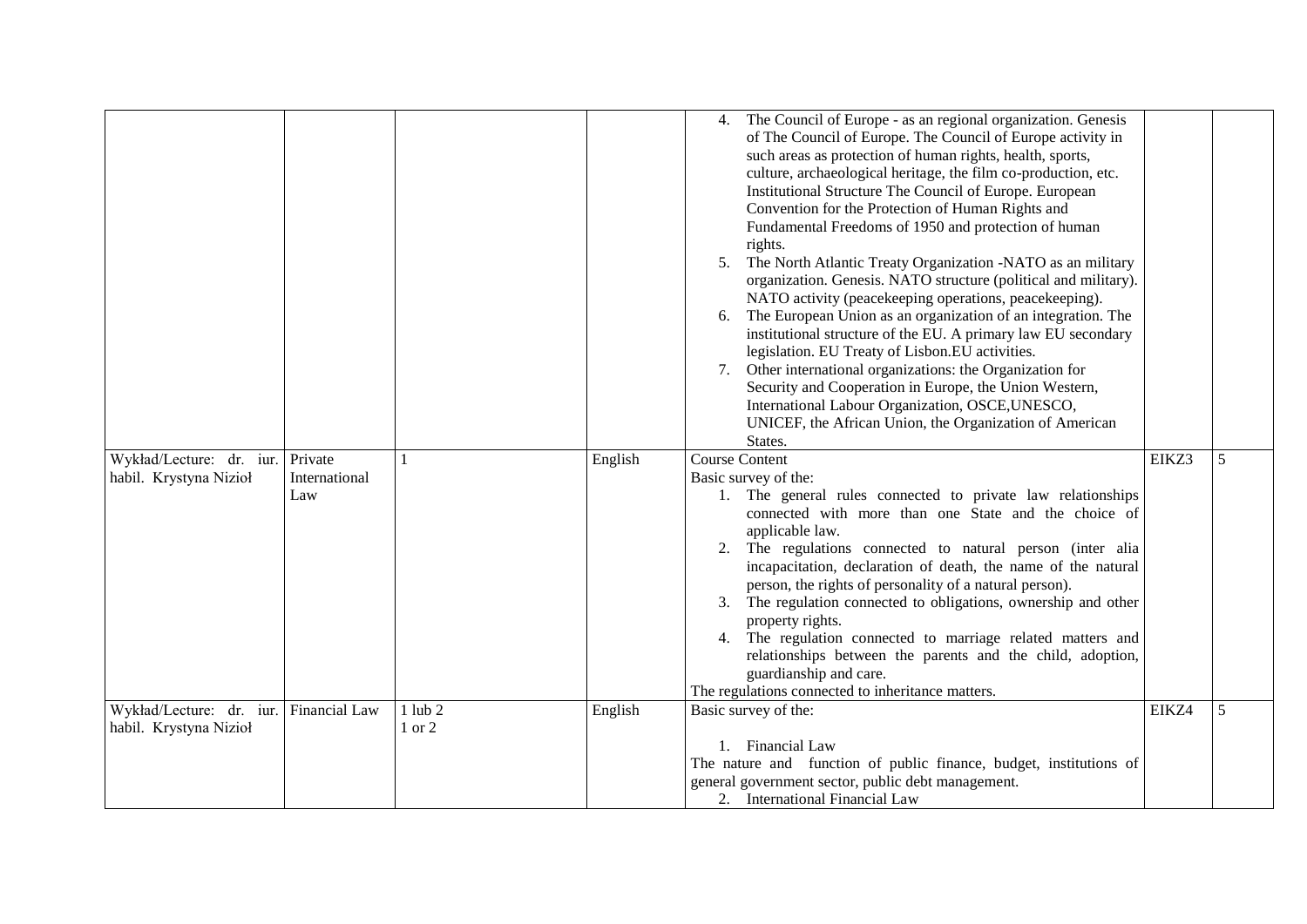|                                      |                                             |                |         | The nature and function of banking, securities, and financial markets;<br>European and international legal regulation of financial markets; the<br>role of international financial organizations.                                                                                                                                                                                                                                                                                                                                                                                 |       |   |
|--------------------------------------|---------------------------------------------|----------------|---------|-----------------------------------------------------------------------------------------------------------------------------------------------------------------------------------------------------------------------------------------------------------------------------------------------------------------------------------------------------------------------------------------------------------------------------------------------------------------------------------------------------------------------------------------------------------------------------------|-------|---|
| Wykład/Lecture<br>dr Marzena Radziun | European<br>Economic Law                    | $\overline{2}$ | English | The Concept of the European Common Market<br>2. The Freedoms of the European Common Market<br>3. The Free Movement of Goods: Legal Basis and Case Law<br>4. The Freedom of Enterpreneurship: Legal Basis and Case Law                                                                                                                                                                                                                                                                                                                                                             | EIKZ1 | 5 |
| Wykład/Lecture<br>dr Karolina Gmerek | Introduction to<br>Legal<br>Interpretation  | 1 or 2         | English | 1. Universality and normativity of the derivative concept of legal<br>interpretation<br>2. Main assumptions of the derivative concept of legal interpretation:<br>a) legal provisions and legal norms $-$ the assumption of the normativity<br>of the legal text<br>b) the moment of interpretation and the interpreted moment<br>c) the principle omnia sunt interpretanda<br>3. Phases of legal interpretation:<br>a) the ordering phase,<br>b) the reconstructive phase<br>c) the perceptual phase:<br>- language directives<br>- system directives<br>- functional directives | EIKI1 | 5 |
| Wykład/Lecture<br>dr Michał Peno     | Philosophy of<br>Law                        | 1 or 2         | English | 1. What is law?<br>2. Legal positivism and Hart's Concept of Law<br>3. The so called non-postivists conception of law and Dworkin's "Law<br>as Integrity"<br>4. Fuller's "Inner Morality of Law" (the natural theory of law) Legal<br>realism<br>5. Punishment, justice, civil disobedience                                                                                                                                                                                                                                                                                       | EIKF1 |   |
| Wykład/Lecture<br>dr Michał Peno     | Philosophical<br>Aspects of<br>Criminal Law | $\overline{2}$ | English | The course aims to:<br>1. presents the major philosophical issues within criminal law and their<br>relationships to each other.<br>2. present and clarify the basic terminology employed in exploring<br>questions of law, morality and punishment;<br>3. discuss some of the difficult issues raised in applied ethics in the<br>context of crime and punishment<br>4. introduce to the problem of the morality of criminal law.                                                                                                                                                 | EIKF2 |   |